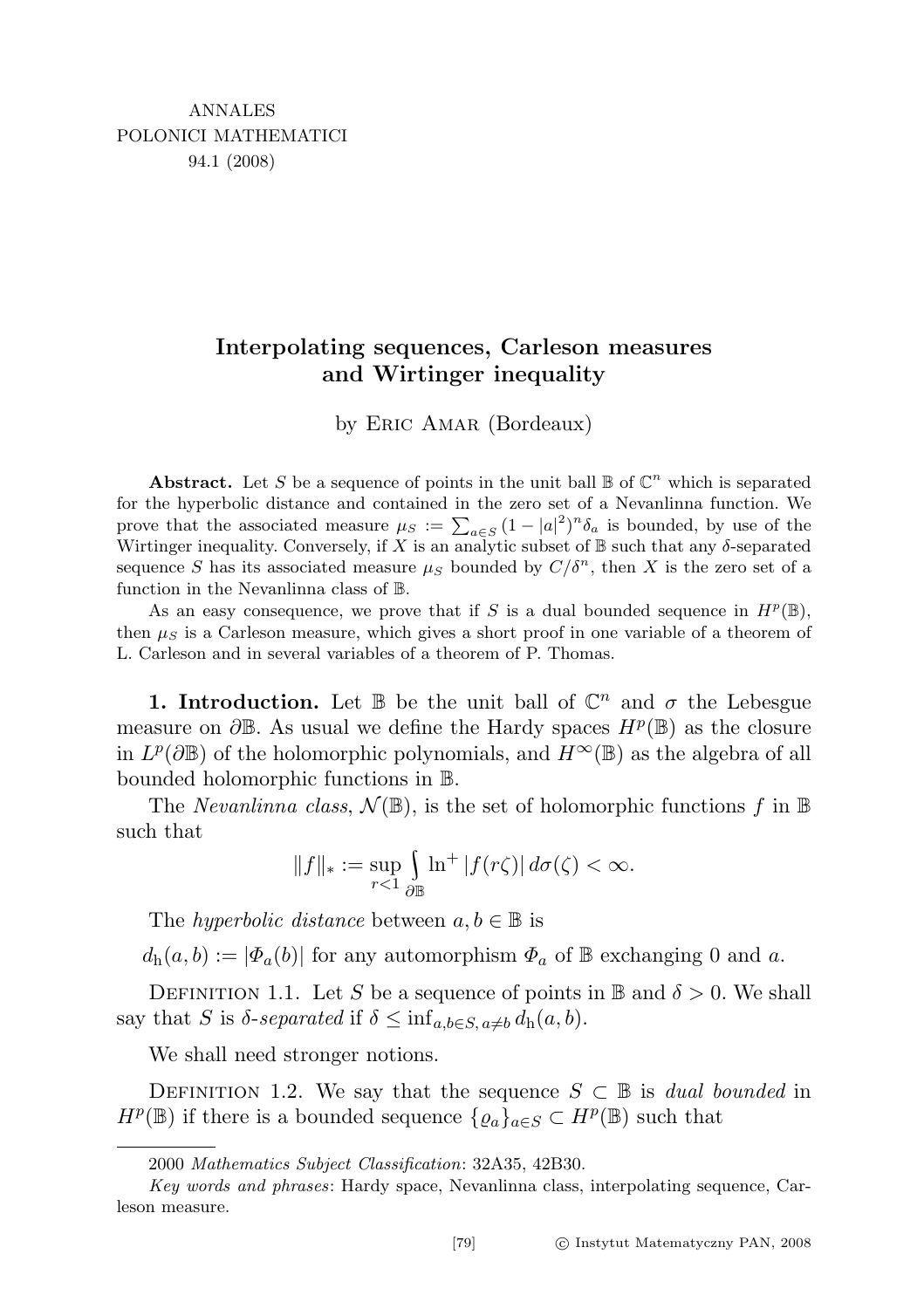80 E. Amar

$$
\forall a, b \in S, \qquad \varrho_a(b) = \delta_{a,b}(1 - |a|^2)^{-n/p}.
$$

This coincides with the *uniform minimality* introduced by N. Nikolskii ([5, p. 131]) to study Carleson's interpolation theorem.

DEFINITION 1.3. We say that a sequence  $S \subset \mathbb{B}$  is  $H^p(\mathbb{B})$ -interpolating  $for 1 \leq p < \infty, S \in IH^p(\mathbb{B})$  for short, if

$$
\forall \lambda \in \ell^p, \, \exists f \in H^p(\mathbb{B}), \, \forall a \in S, \quad f(a) = \lambda_a (1 - |a|^2)^{-n/p}.
$$

We say that  $S \subset \mathbb{B}$  is  $H^{\infty}(\mathbb{B})$ -interpolating,  $S \in IH^{\infty}(\mathbb{B})$ , if

$$
\forall \lambda \in \ell^{\infty}, \, \exists f \in H^{\infty}(\mathbb{B}), \, \forall a \in S, \quad f(a) = \lambda_a.
$$

Clearly if S is  $H^p(\mathbb{B})$ -interpolating, then S is dual bounded in  $H^p(\mathbb{B})$ .

In one variable, L. Carleson  $[1]$  proved that if S is dual bounded in  $H^{\infty}(\mathbb{D})$  then the measure  $\mu_S := \sum_{a \in S} (1 - |a|^2) \delta_a$  is a Carleson measure, which was the main step in his characterization of interpolating sequences in the unit disc. Here we reprove this in a very simple way.

With the stronger hypothesis that S is  $H^{\infty}(\mathbb{B})$ -interpolating, N. Varopoulos [10] proved that  $\mu_S$  is a Carleson measure, and P. Thomas [8] improved it: if the sequence S is  $H^p(\mathbb{B})$ -interpolating for a  $p \geq 1$ , then  $\mu_S$  is a Carleson measure.

Our main result is the following

THEOREM 1.4. Let  $X$  be an analytic subvariety of pure codimension 1 in the unit ball  $\mathbb{B} \subset \mathbb{C}^n$ . The variety X is the zero set of a function in the Nevanlinna class of  $\mathbb B$  if and only if there is a constant C such that for any  $\delta$ -separated sequence  $S \subset X$ ,

$$
\delta^n \sum_{a \in S} (1 - |a|^2)^n \le C.
$$

REMARK 1.5. In the unit disc  $\mathbb D$  of the complex plane, this is just the well known Blaschke characterization of the zero sets of functions in the Nevanlinna class.

As a corollary of the direct part of Theorem 1.4 we get (an improvement of) P. Thomas' theorem:

THEOREM 1.6. Let S be a sequence in the unit ball  $\mathbb B$  of  $\mathbb C^n$  which is dual bounded in  $H^p(\mathbb{B})$  for some  $p \geq 1$ . Then  $\mu_S := \sum_{a \in S} (1 - |a|^2)^n \delta_a$  is a Carleson measure.

REMARK 1.7. This proof is simpler than those of L. Carleson [1], J. Garnett [3] and P. Thomas [8], but in fact they proved more: their theorems are also valid for harmonic interpolation.

I thank the referee for his pertinent questions and remarks.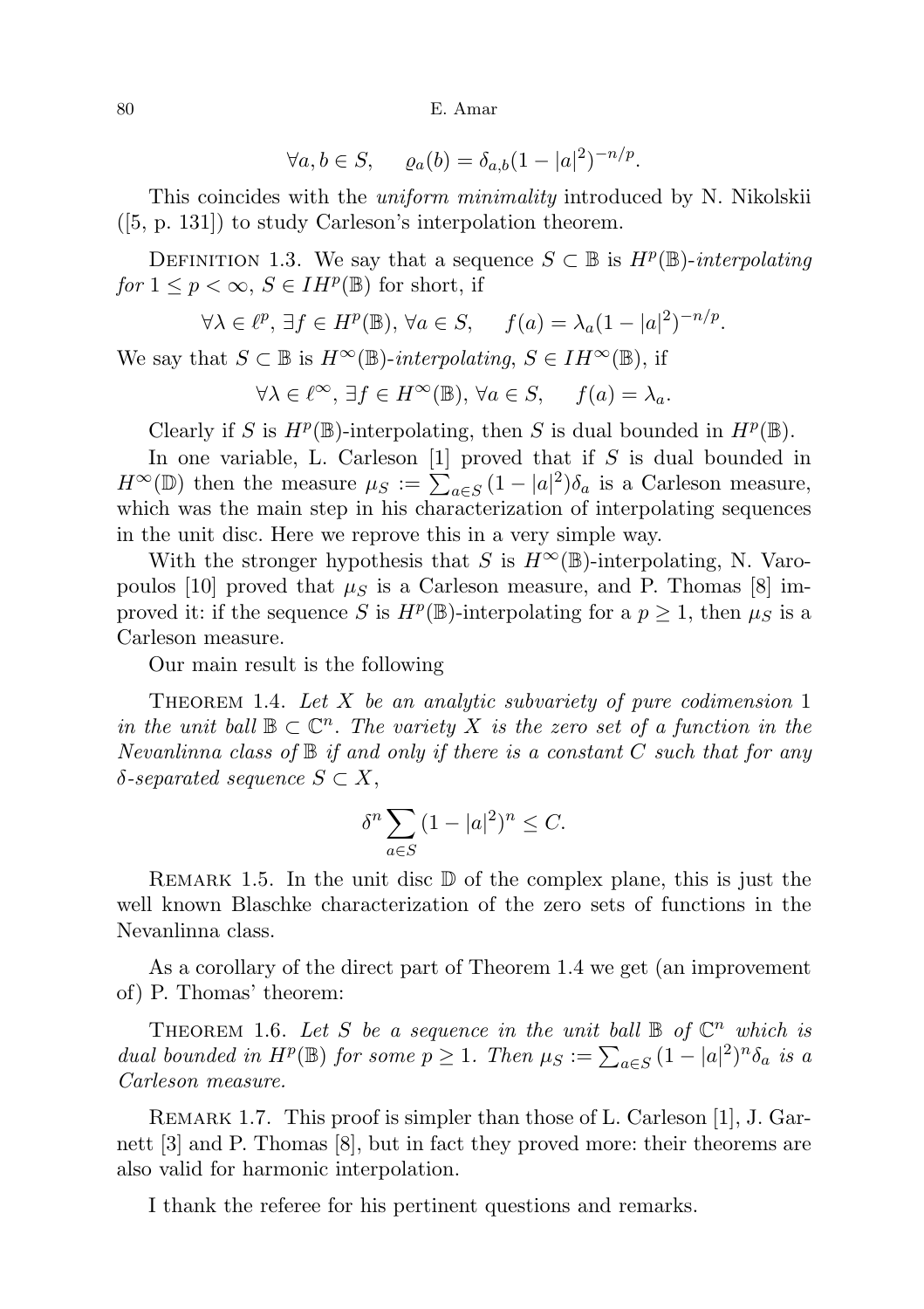2. Proof of the main result. We shall argue in the ball of  $\mathbb{C}^2$ , the general case being more combinatorial but completely analogous.

We shall use the following lemma ([2, p. 40]):

LEMMA 2.1. Let  $\mathbb B$  be the unit ball in  $\mathbb C^2$  and X an analytic subvariety of  $\mathbb B$ . Denote by  $P_N(X)$  the projection of X on  $N := \{z := (z_1, z_2) : z_2 = 0\},\$ counting multiplicity, and  $P_T(X)$  the projection of X on  $T := \{z := (z_1, z_2) :$  $z_1 = 0$ , still counting multiplicity. Then

- (i)  $Area(X) = Area(P_N(X)) + Area(P_T(X)).$
- (ii)  $Area(X) \geq \pi$  (*Wirtinger inequality*).

Let  $a \in \mathbb{B}$  and define

$$
\varPhi_a(z) := \frac{a - P_a z - s_a Q_a z}{1 - \overline{a} \cdot z},
$$

with W. Rudin's notations ([6, Theorem 2.2.2]):  $P_a$  is the orthogonal projection of  $\mathbb{C}^n$  on the subspace [a] generated by a and  $Q_a = I - P_a$  is the projection on the orthogonal complement of [a]. Precisely,

$$
P_a z = \frac{\overline{a} \cdot z}{|a|^2} a \quad \text{for } a \neq 0 \quad \text{and} \quad s_a := \sqrt{1 - |a|^2}.
$$

Let

$$
Q(a,\delta) := \Phi_a(B(0,\delta)),
$$

the hyperbolic ball "centered" at a of radius  $\delta$ .

Let X be an analytic subvariety of B and  $a \in X$ . Denote by  $P<sub>N</sub>$  the orthogonal projection on the complex normal at a to  $\partial \mathbb{B}$ , counting multiplicity, and by  $P_T$  the orthogonal projection on the complex tangent at a to ∂<sup>B</sup>, still counting multiplicity.

Let  $X_a := X \cap Q(a, \delta)$  and  $Y_a := \Phi_a^{-1}(X_a) \subset B(0, \delta)$ ; we have

Lemma 2.2.

- (i) Area $(P_N(X_a))$  is comparable to  $(1-|a|^2)^2$ Area $(P_N(Y_a))$ .
- (ii) Area $(P_T(X_a))$  is comparable to  $(1-|a|^2)$ Area $(P_T(Y_a))$ .
- (iii)  $Area(Y_a) = Area(P_N(Y_a)) + Area(P_T(Y_a)) \geq \delta^2 \pi$ .

*Proof.* By rotation we can suppose that  $a = (a_1, 0)$ . Let  $X_1 := P_N(X_a)$ ,  $X_2 := P_T(X_a)$ , and similarly  $Y_1 := P_N(Y_a)$ ,  $Y_2 := P_T(Y_a)$ . Because  $a =$  $(a_1, 0)$ , we have  $\Phi_a(z) = (Z_1(z), Z_2(z))$  with

(2.1) 
$$
Z_1(z) = \frac{a_1 - z_1}{1 - \overline{a}_1 z_1}, \quad Z_2(z) = \frac{z_2 \sqrt{1 - |a_1|^2}}{1 - \overline{a}_1 z_1}.
$$

Hence  $X_1 = Z_1(Y_1)$  and  $Z_1$  is an automorphism of the unit disc. Its jacobian is equivalent to  $(1-|a|^2)^2$  on the disc  $D(0, \delta)$ . The change of variables formula gives

Area
$$
(X_1) \simeq (1 - |a|^2)^2 P_N(Y_a).
$$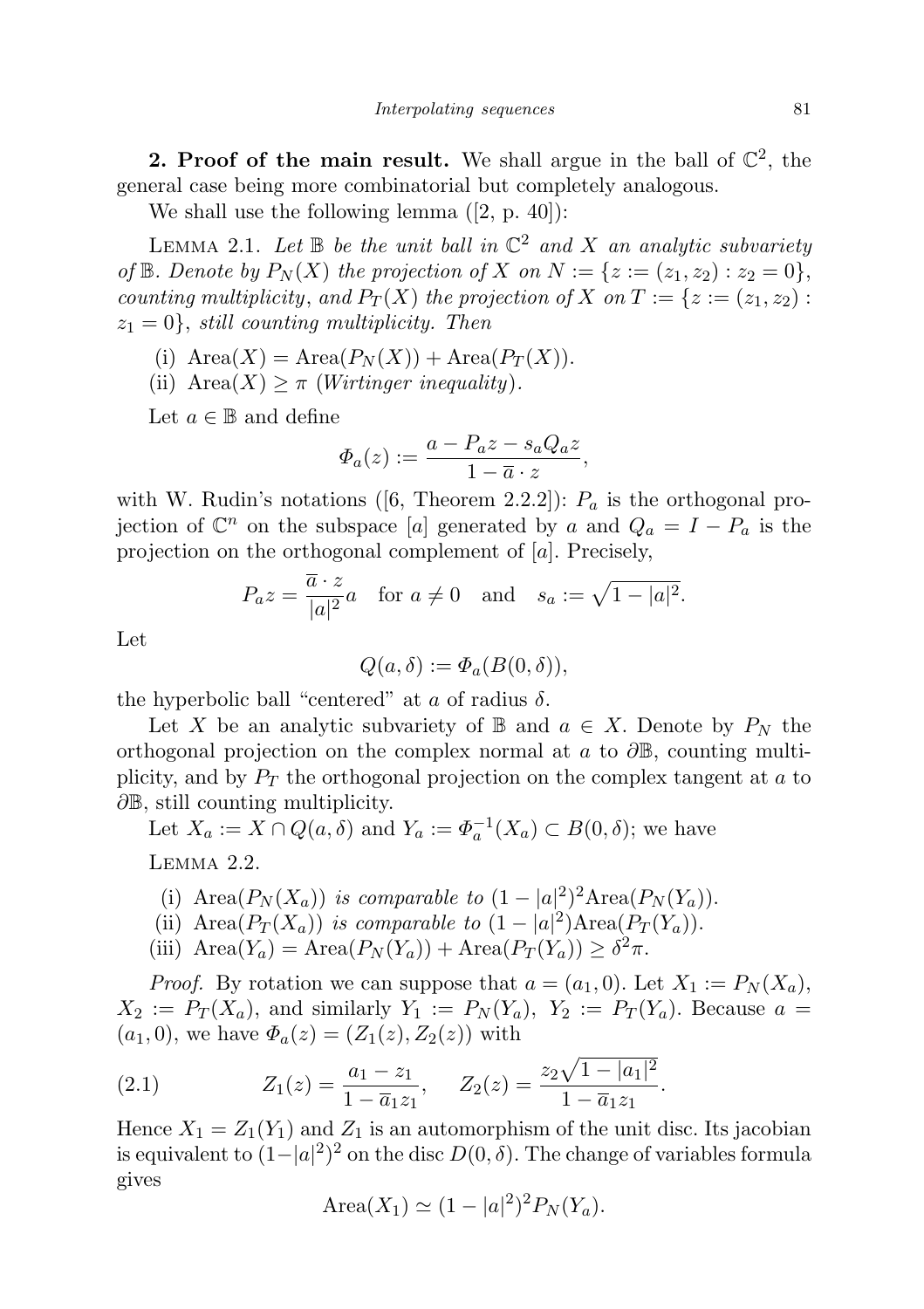For  $X_2$  we have

$$
Z_2 \in X_2 \Leftrightarrow \exists (z_1, z_2) \in Y_a, Z_2(z) = \frac{z_2 \sqrt{1 - |a_1|^2}}{1 - \overline{a}_1 z_1};
$$

we also have

 $Z_2 \in \Phi_a(Y_2) \ (\subset \{Z_1 = a_1\}) \ \Leftrightarrow \ \exists (z_1, z_2) \in Y_a, \ Z_2(z) = z_2 \sqrt{1 - |a_1|^2}.$ Hence  $Z_2 \in X_2 \Leftrightarrow Z_2(1 - a_1z_1) \in \Phi_a(Y_2)$ , for all  $(z_1, z_2) \in Y_a$ . Because  $z_1 \in D(0,\delta)$ , we get

$$
\frac{\text{Area}(\Phi_a(Y_2))}{(1+\delta)^2} \le \text{Area}(X_2) \le \frac{\text{Area}(\Phi_a(Y_2))}{(1-\delta)^2}.
$$

On  $Y_2$  we have  $\Phi_a(z) = z_2\sqrt{1-|a|^2}$  because  $z_1 = 0$ , and its jacobian is  $1-|a|^2$ , so we get

$$
\text{Area}(X_2) \simeq (1 - |a|^2) P_T(Y_a).
$$

This gives (i) and (ii) of the lemma. Item (iii) is just the Wirtinger inequality applied to  $Y_a \subset B(0,\delta)$ .

**2.1.** Proof of the direct part of Theorem 1.4. Let X be the zero set of a function  $u$  in the Nevanlinna class containing  $S$ ;  $S$  separated implies the existence of  $\delta > 0$  such that the hyperbolic balls  $\{Q(a, \delta) : a \in S\}$  are disjoint. Then the sets  $X_a := Q(a, \delta) \cap X, a \in S$ , are still disjoint.

Let  $\Theta := \partial \overline{\partial} \ln |u|$ , the current of integration on X. By [7], with  $\rho :=$  $|z|^2-1$  we get

$$
A_T := \int_X (-\varrho)\Theta < \infty \qquad \text{(Blaschke condition)},
$$
\n
$$
A_N := \int_X \Theta \wedge \partial \varrho \wedge \overline{\partial} \varrho < \infty \qquad \text{(Malliavin condition)}.
$$

Let  $a \in X$ . Lemma 2.2 gives

$$
\text{Area}(P_N(X_a)) = (1 - |a|^2)^2 \text{Area}(P_N(Y_a)),
$$
  

$$
\text{Area}(P_T(X_a)) = (1 - |a|^2) \text{Area}(P_T(Y_a)).
$$

Hence

$$
(1 - |a|^2) \text{Area}(P_T(X_a)) = (1 - |a|^2)^2 \text{Area}(P_T(Y_a)),
$$

so

$$
(1 - |a|^2)^2 [\text{Area}(P_T(Y_a)) + \text{Area}(P_N(Y_a))]
$$
  
=  $(1 - |a|^2) \text{Area}(P_T(X_a)) + \text{Area}(P_N(X_a)).$ 

By Lemma  $2.1(iii)$ ,

(2.2) 
$$
\delta^{2}(1-|a|^{2})^{2}\pi \leq (1-|a|^{2})^{2}\text{Area}(Y_{a})
$$

$$
= (1-|a|^{2})\text{Area}(P_{T}(X_{a})) + \text{Area}(P_{N}(X_{a})).
$$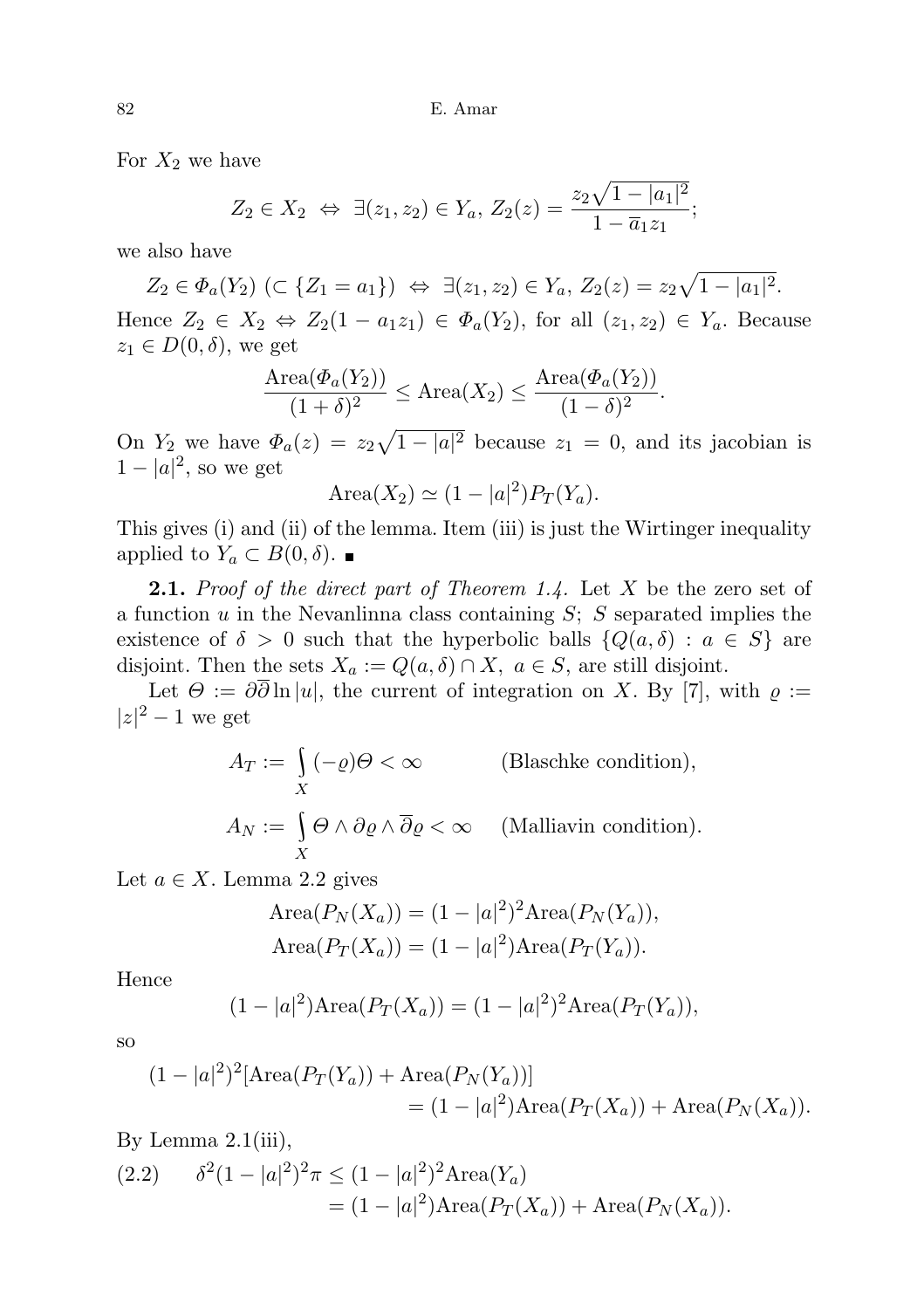We have

$$
\int_{X_a} (-\varrho)\Theta \ge (1-|a|^2) \int_{X_a} \Theta \ge (1-|a|^2) \text{Area}(P_T(X_a)),
$$

because on  $X_a$ ,  $-\varrho \simeq 1 - |a|^2$  and  $Area(X_a) \geq Area(P_T(X_a))$ .

Now we want to estimate  $Area(P_N(X_a))$ . We have

(2.3) 
$$
\text{Area}(P_N(X_a)) = \int_{X_a} \Theta \wedge \partial \varrho(a) \wedge \overline{\partial} \varrho(a)
$$

with  $\partial \varrho(z) = \overline{z}_1 dz_1 + \overline{z}_2 dz_2$  and  $\partial \varrho(z) = \overline{a}_1 dz_1 + \overline{a}_2 dz_2$ , because  $\partial \varrho(z) \wedge \overline{z}_2$  $\overline{\partial}\varrho(z)$  is the area element on the complex normal to the ball at z. The Taylor formula, with  $\varrho(z) := |z|^2 - 1$ , gives  $\partial \varrho(a) = \partial \varrho(z) + (a - z) \cdot dz$ , so  $\partial \varrho(a) \wedge \overline{\partial} \varrho(a) = \partial \varrho(z) \wedge \overline{\partial} \varrho(z) + |a_1 - z_1|^2 dz_1 \wedge d\overline{z}_1 + |a_2 - z_2|^2 dz_2 \wedge d\overline{z}_2$  $+(a_1-z_1)(\overline{a}_2-\overline{z}_2) dz_2 \wedge d\overline{z}_1$ 

$$
+\left(a_2-z_2\right)(\overline{a}_1-\overline{z}_1)\,dz_1\wedge\,d\overline{z}_2.
$$

But for  $z \in Q(a, \delta)$  we have

$$
|(a_i - z_i)(\overline{a}_k - \overline{z}_k)| \lesssim \delta^2 (1 - |z|^2) = \delta^2 (-\varrho(z)), \quad i, j = 1, 2;
$$

this can be easily seen for  $a = (a_1, 0)$ , by  $(2.1)$ , hence is always true by rotation.

Putting this in (2.3) we get

Area
$$
(P_N(X_a)) \le \int_{X_a} \Theta \wedge \partial \varrho(z) \wedge \overline{\partial} \varrho(z) + \delta^2 \int_{X_a} (-\varrho(z)) \Theta(z).
$$

By (2.2) we then have

$$
\delta^2 (1-|a|^2)^2 \pi \le (1+\delta^2) \int_{X_a} (-\varrho) \Theta + \int_{X_a} \Theta \wedge \partial \varrho \wedge \overline{\partial} \varrho.
$$

Summing over  $a \in S$  and using the Blaschke and Malliavin conditions, we get

$$
\pi \delta^2 \sum_{a \in S} (1 - |a|^2)^2 \le (1 + \delta^2) \sum_{a \in S} \int_{X \cap Q(a,\delta)} (-\varrho) \Theta + \sum_{a \in S} \int_{X \cap Q(a,\delta)} \Theta \wedge \partial \varrho \wedge \overline{\partial} \varrho
$$
  

$$
\le (1 + \delta^2) A_T + A_N < \infty.
$$

Hence

$$
\sum_{a \in S} (1 - |a|^2)^2 \le \frac{(1 + \delta^2)A_T + A_N}{\pi \delta^2} = \frac{C}{\delta^2}.
$$

**2.2.** Proof of the converse part of Theorem 1.4. We still give the proof in two variables to simplify notation.

Let X be an analytic variety of pure codimension 1 in the ball  $\mathbb B$  of  $\mathbb C^2$ and let  $\sigma_X$  be the area measure [4] on X.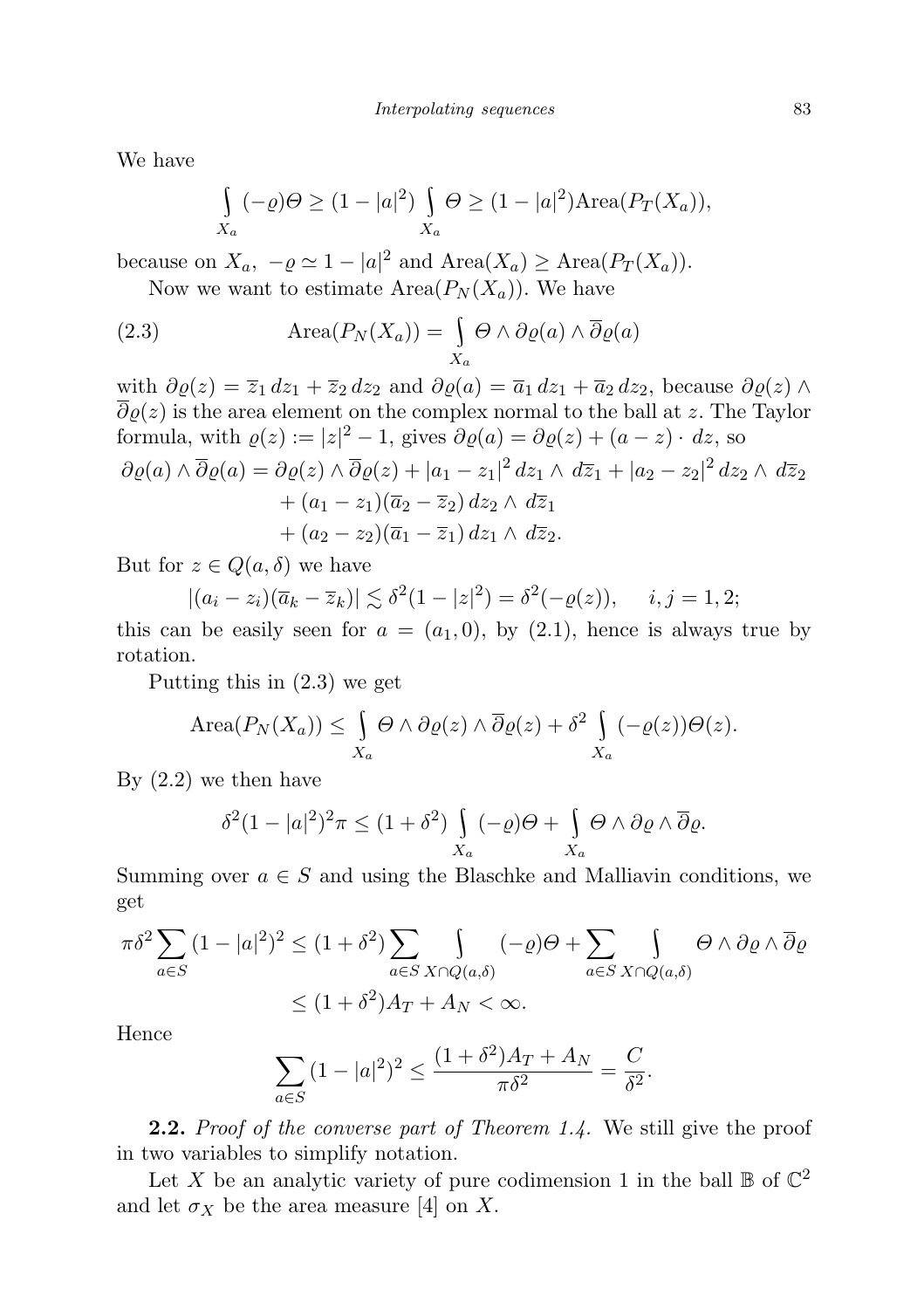Let  $r < 1$ . Denote by  $\Sigma(r)$  the singular set of  $X_r := X \cap B(0,r)$ ; it has a finite number  $n(r)$  of points (we are in  $\mathbb{C}^2$ ), and each singularity has a finite number of branches,  $b(r)$  at most.

At a singular point of  $X$ , all the branches are regularly situated [9], hence there is a number  $m = m(r)$  such that outside  $R := \bigcup_{s \in \Sigma(r)} B(s, \delta^{1/m})$  one can find a  $\delta$ -separated sequence S covering  $X_r\backslash R$  and such that  $X \cap Q(a, \delta)$ is a manifold for each  $a \in S$ .

The  $\sigma_X$ -area of  $R \cap X_r$  then goes to 0 as  $\delta \to 0$ , r being fixed; by hypothesis we have

$$
\delta^2 \sum_{a \in S} (1 - |a|^2)^2 \le C,
$$

so there is a  $\delta_0 = \delta_0(r) > 0$  such that

(2.4)  $\forall \delta < \delta_0, \quad \sigma_X(X_r \cap R) \leq C.$ 

Moreover, for  $r > 0$  fixed, there is a  $\delta_1 = \delta_1(r) > 0$  so small that the pseudo-ball  $Q(a, \delta)$  for  $\delta < \delta_1$  contains only the sheet of X passing through a, which is a manifold, and  $X \cap Q(a, \delta)$  is as near as we wish to  $T_a(X) \cap Q(a, \delta)$ , where  $T_a(X)$  is the tangent space to X at a. Using this and the geometry of the pseudo-balls, we get

$$
\forall \delta < \delta_1, \quad \sigma_X(X_r \cap Q(a, \delta)) \le 2\delta^2 (1 - |a|^2).
$$

On the other hand,

$$
\int_{X_r \setminus R} \varrho \, d\sigma_X \leq \sum_{a \in S} (1 - |a|^2) \sigma_X(X_r \cap Q(a, \delta)),
$$

hence

$$
\forall \delta < \delta_1, \qquad \int_{X_r \backslash R} \varrho \, d\sigma_X \le 2\delta^2 \sum_{a \in S} (1 - |a|^2)^2 \le 2C.
$$

Now using (2.4) we get

$$
\forall \delta < \min(\delta_0, \delta_1), \quad \int_{X_r} \varrho \, d\sigma_X = \int_{X_r \setminus R} \varrho \, d\sigma_X + \int_{X_r \cap R} \varrho \, d\sigma_X \le 2C + C = 3C.
$$

This is true for any  $r < 1$ , so finally

$$
\int\limits_X \varrho \, d\sigma_X \leq 3C
$$

and X satisfies the Blaschke condition, hence by the Henkin or Skoda theorem, X is the zero set of a function in the Nevanlinna class of  $\mathbb{B}$ .

## 3. Proof of Theorem 1.6

LEMMA 3.1. If S is a dual bounded sequence in  $H^p(\mathbb{B})$  then  $\phi(S)$  is dual bounded in  $H^p(\mathbb{B})$  for any automorphism  $\phi$  of  $\mathbb{B}$ , with a constant independent of  $\phi$ .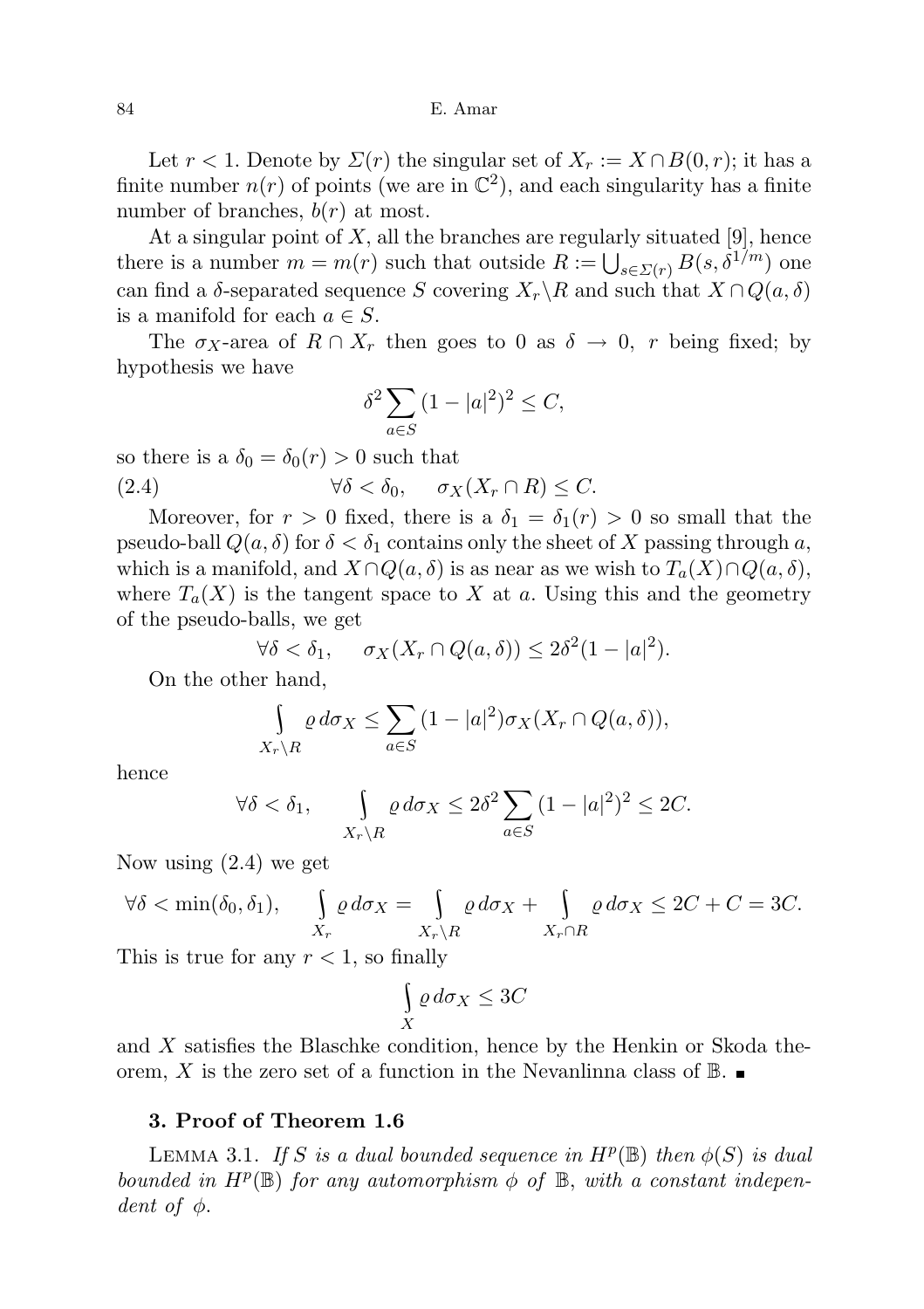*Proof.* Let  $\phi \in \text{Aut}(\mathbb{B})$ ,  $\alpha := \phi(0)$ ,  $p \in [1, \infty]$ , and set

$$
T_{\phi}f(z) := \frac{(1 - |\alpha|^2)^{n/p}}{(1 - \overline{\alpha} \cdot z)^{2n/p}} f(\phi^{-1}(z)).
$$

Then  $T_{\phi}$  is a surjective isometry on  $H^p(\mathbb{B})$  (as proved in [6, p. 155]). Because S is dual bounded, there is a dual sequence  $\{ \varrho_a \}_{a \in S}$  such that (Definition 1.2)

$$
\exists C > 0, \forall a \in S, \quad ||\varrho_a||_p \le C,
$$
  

$$
\forall a, b \in S, \quad \varrho_a(b) = \delta_{a,b}(1 - |a|^2)^{-n/p}
$$

.

To have a dual sequence for  $\phi(S)$ , just set

$$
\widetilde{\varrho}_{\phi(a)} := T_{\phi}\varrho_{a}.
$$

By isometry we already have  $\|\widetilde{\varrho}_{\phi(a)}\|_p = \| \varrho_a \|_p \leq C$ ; now let us compute

$$
\widetilde{\varrho}_{\phi(a)}(\phi(b)) = T_{\phi}\varrho_a = \frac{(1 - |\alpha|^2)^{n/p}}{(1 - \overline{\alpha} \cdot \phi(b))^{2n/p}} \varrho_a(\phi^{-1}(\phi(b)))
$$

$$
= \frac{(1 - |\alpha|^2)^{n/p}}{(1 - \overline{\alpha} \cdot \phi(b))^{2n/p}} \varrho_a(b).
$$

But  $\varrho_a(b) = \delta_{a,b}(1 - |a|^2)^{-n/p}$ , hence

$$
\widetilde{\varrho}_{\phi(a)}(\phi(b)) = \delta_{ab} \, \frac{(1 - |\alpha|^2)^{n/p}}{(1 - \overline{\alpha} \cdot \phi(b))^{2n/p}} \, (1 - |a|^2)^{-n/p}.
$$

If  $a \neq b$ , then  $\widetilde{\varrho}_{\phi(a)}(\phi(b)) = 0$ , which is the right value, so it remains to compute for  $b = c$ : compute for  $b = a$ :

(3.1) 
$$
\widetilde{\varrho}_{\phi(a)}(\phi(a)) = \frac{(1 - |\alpha|^2)^{n/p}}{(1 - \overline{\alpha} \cdot \phi(a))^{2n/p}} (1 - |a|^2)^{-n/p}.
$$

A simple computation gives ([6, Theorem 2.2.2])

(3.2) 
$$
1 - |\phi(a)|^2 = \frac{(1 - |\alpha|^2)(1 - |a|^2)}{|1 - \overline{\alpha} \cdot a|^2},
$$

hence, putting this in (3.1), we get

$$
\widetilde{\varrho}_{\phi(a)}(\phi(a)=(1-|\phi(a)|^2)^{-n/p},
$$

and this is again the right value, proving the lemma.

LEMMA 3.2. If S is dual bounded in  $H^p(\mathbb{B})$ , then

$$
\exists C > 0, \forall \phi \in \text{Aut}(\mathbb{B}), \quad \sum_{a \in S} (1 - |\phi(a)|^2)^n < C.
$$

*Proof.* Let  $\phi \in \text{Aut}(\mathbb{B})$ . We have just seen that  $\phi(S)$  is still a dual bounded sequence with the same constant. An  $H^p(\mathbb{B})$  dual bounded sequence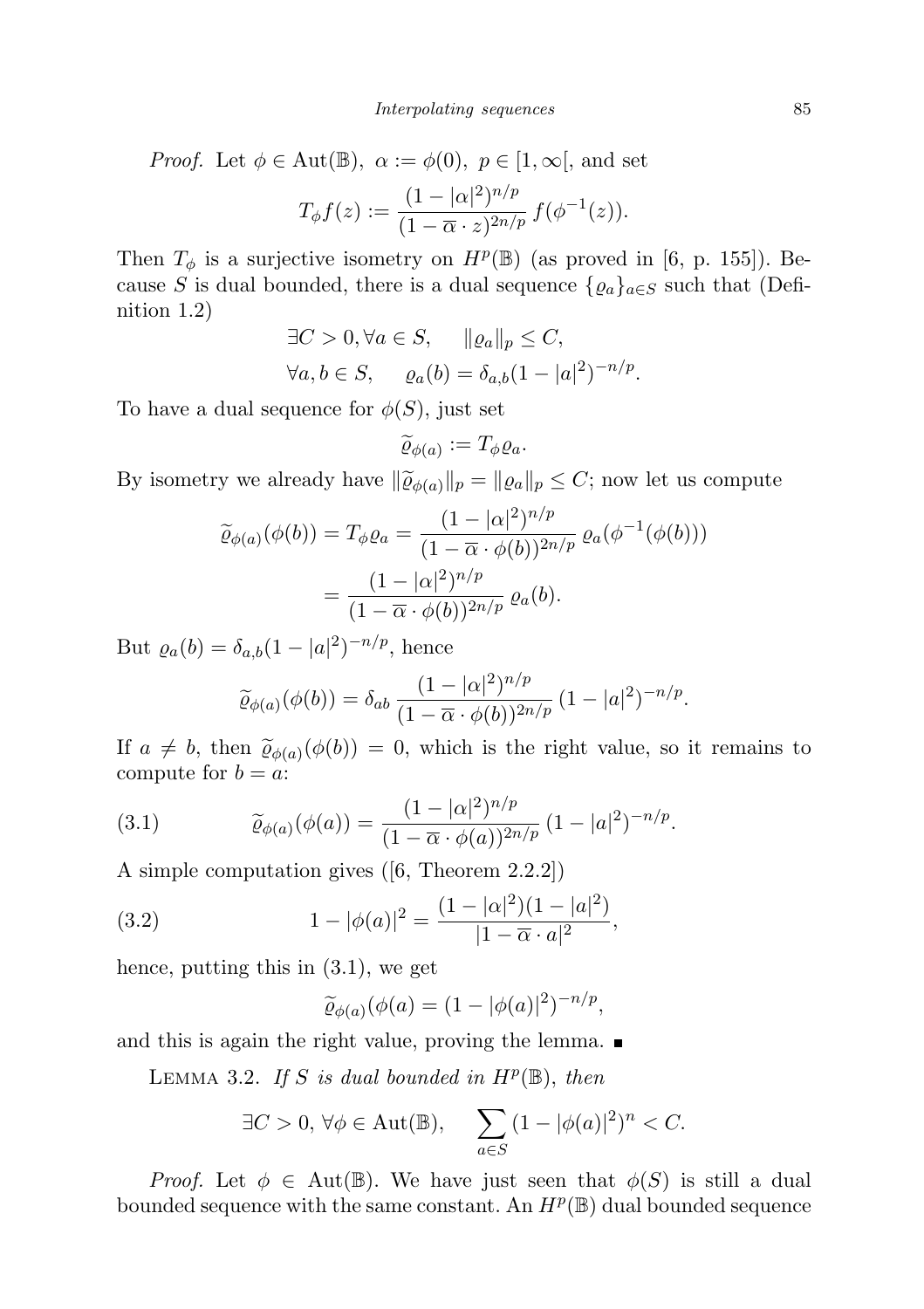$S'$  is always contained in the zero set of a nonzero  $H^p(\mathbb{B})$  function, namely choose any  $a \in S'$  and set  $f(z) := (z_1 - a_1) \varrho_a(z) \in H^p(\mathbb{B}) \subset \mathcal{N}(\mathbb{B})$ .

Hence  $S'$  is contained in a zero set of a Nevanlinna function. Because the separating constant is also controlled by the dual constant, using Theorem 1.4 we get

$$
\sum_{a\in S} (1 - |\phi(a)|^2)^n < C,
$$

and C being independent of  $\phi \in \text{Aut}(\mathbb{B})$ , we get the assertion of the lemma.

Lemma 3.3. If

$$
\exists C > 0, \forall \phi \in \text{Aut}(\mathbb{B}), \quad \sum_{a \in S} (1 - |\phi(a)|^2)^n < C,
$$

then  $\mu_S := \sum_{a \in S} (1 - |a|^2)^n \delta_a$  is a Carleson measure.

To prove this, we use a lemma by Garnett ([3, p. 239]) which generalizes straightforwardly to the ball of  $\mathbb{C}^n$ :

LEMMA 3.4 (J. Garnett). A positive measure  $\mu$  in the unit ball of  $\mathbb{C}^n$  is Carleson if and only if

$$
\sup_{z\in\mathbb{B}}\int_{\mathbb{B}}P(z,\zeta)\,d\mu(\zeta)=M<\infty,
$$

where  $P(z,\zeta) = (1-|z|^2)^n/|1-\overline{z}\cdot\zeta|^{2n}$  is the Poisson-Szegö kernel of the ball.

*Proof of Lemma 3.3.* Let  $\phi_{\alpha}$  be an automorphism of  $\mathbb{B}$  which exchanges  $\alpha$  and 0:

$$
\phi_{\alpha}(\zeta) := \frac{\alpha - P_{\alpha}\zeta - s_{\alpha}Q_{\alpha}\zeta}{1 - \overline{\alpha}\cdot\zeta}.
$$

Then  $\sum_{a \in S} (1 - |\phi_{\alpha}(a)|^2)^n \le C$ . By (3.2),

$$
1 - |\phi_{\alpha}(a)|^2 = \frac{(1 - |\alpha|^2)(1 - |a|^2)}{|1 - \overline{\alpha} \cdot a|^2},
$$

hence,

(3.3) 
$$
\sum_{a \in S} (1 - |\phi_{\alpha}(a)|^2)^n = \sum_{a \in S} \left( \frac{(1 - |\alpha|^2)(1 - |a|^2)}{|1 - \overline{\alpha} \cdot a|^2} \right)^n \le C.
$$

Let  $d\mu := \sum_{a \in S} (1 - |a|^2)^n \delta_a$  be the measure associated to S. Then the inequality (3.3) says

$$
\int_{\mathbb{B}} P(\alpha, \zeta) d\mu(\zeta) \leq C,
$$

hence the measure  $\mu$  is Carleson by Garnett's lemma.